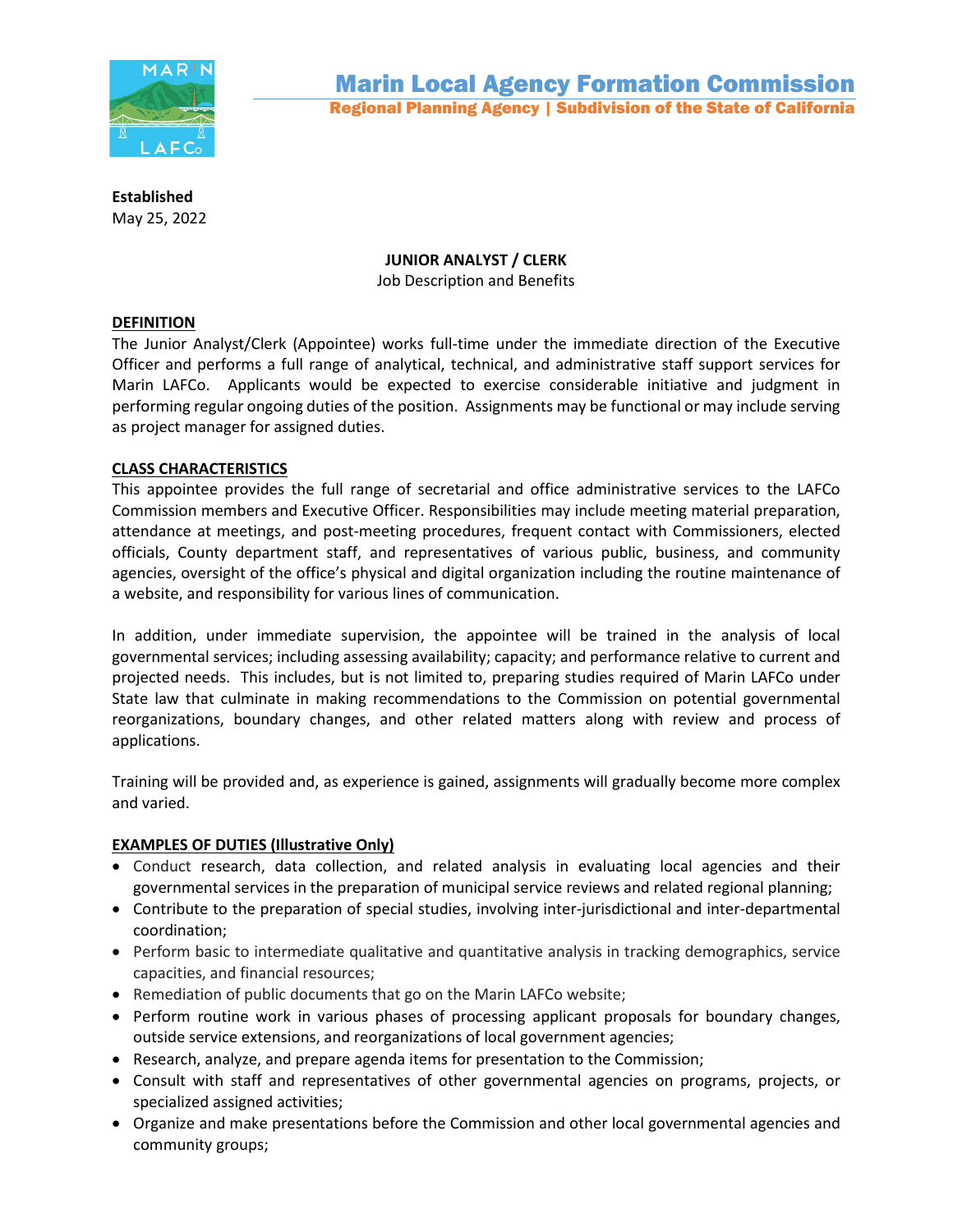Marin LAFCo

Job Description and Benefits: **Jr. Analyst/Clerk**

- Utilize a variety of computer software programs to prepare reports, maps, diagrams, graphs, and other material related to duties;
- Receive and screen visitors for the office; provide general information to the public on request;
- Organize and schedule public hearings, committee meetings, and other group meetings; arrange for meeting location and notification to participants; prepare materials and follow-up on actions after such meetings; will prepare minutes of such meetings;
- Prepare a variety of draft and final documents, contracts, correspondence, policies, procedures, informational handouts, press releases, and other documentation for editing and/or signature by the Executive Officer and Commission;
- Complete and process a wide variety of technical and complex documents related to the work of the Commission; review finished materials for completeness, accuracy, format, and spelling and grammar usage;
- Organize and maintain various confidential, administrative, reference, and follow-up files; develop and oversee the maintenance of a records management program for the Commission; maintain or oversee the maintenance of the LAFCo website;
- Meet critical filing deadlines for conformance with legislative mandates and fulfillment of the Commission's work plan;
- Gather and manage information regarding Commission operations, administrative problems, policies, and procedures; contact other organizations for information, make recommendations, and implement policy and procedural changes after approval.

### **EMPLOYMENT STANDARDS**

Any combination of education and experience that would provide the knowledge and skills listed. Typically, graduation from a four-year college or university with major coursework in business or public administration, public policy, or a field related to the work or at least four years of work experience involving administrative, budgetary, or organizational analysis and/or involving the provision of administrative staff support in areas such as budgeting, report preparation, and technical analysis. Advanced coursework in an appropriate field is desirable as is other experience which provided a basic knowledge of public agency organization and functions.

### **GENERAL COMPETENCIES:**

- Role and function of Marin LAFCo
- Role and function of local government; specifically counties, cities, and special districts
- Public administrative and planning principles and practices
- Project management, analytical processes, and report preparation techniques
- Computer applications related to work, including Microsoft Office programs and Adobe Acrobat
- Techniques for dealing effectively with a variety of individuals from various socio-economic, ethnic and cultural backgrounds, in person and over the telephone

### **ABILITIES:**

- Provide critical thinking and objective reporting
- Direct and conduct special studies, projects, and public meetings
- Prepare clear and concise reports, correspondence, and other written materials
- Organize and manage projects and programs efficiently
- Establish and maintain effective working relationships with others
- Exercise sound independent judgment in performing assignments
- Maintain accurate records and files
- Maintain a very high level of attention to detail assessing lengthy documents, meeting packets, and applications